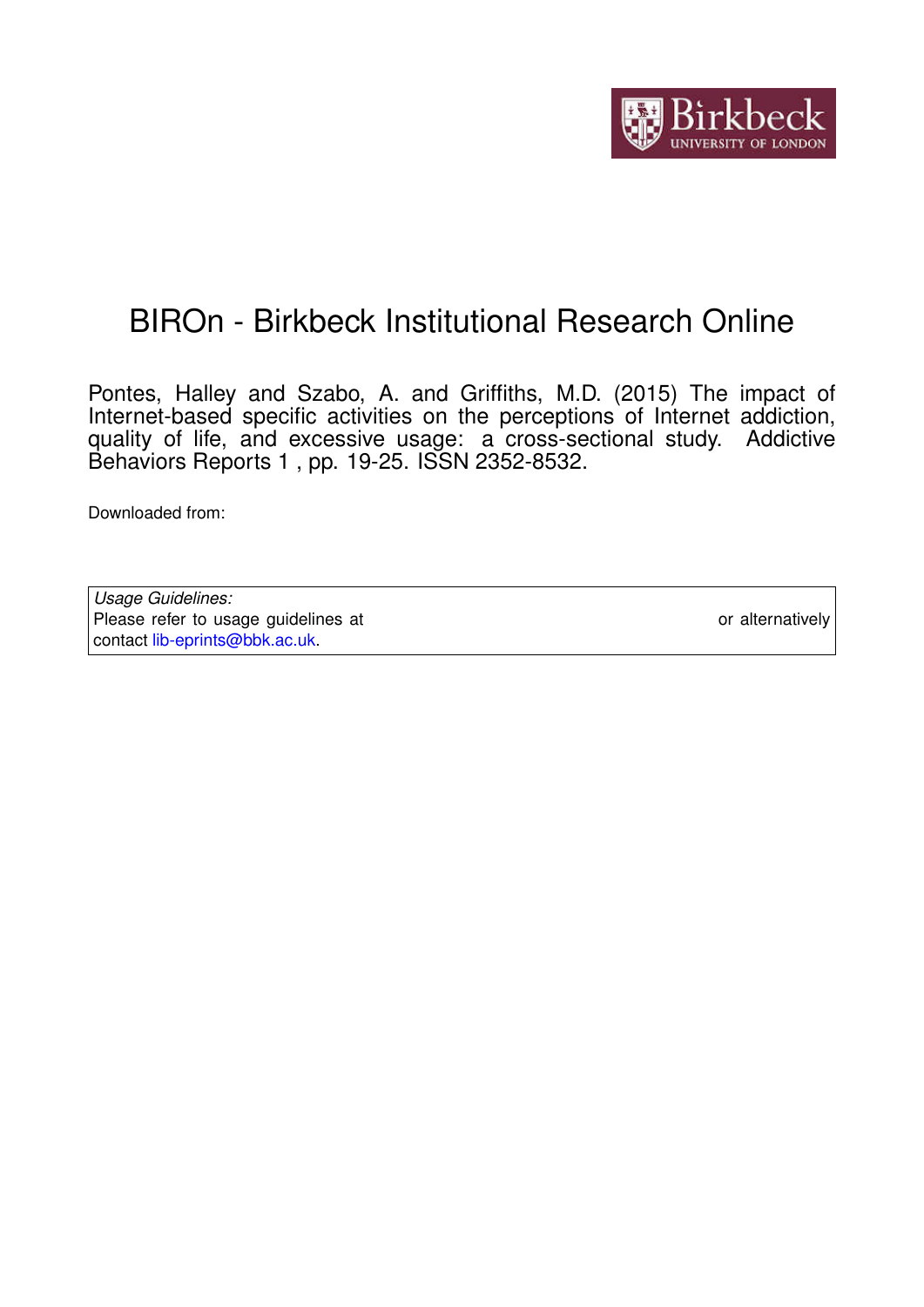

## Addictive Behaviors Reports

journal homepage: www.elsevier.com/locate/abrep



## The impact of Internet-based specific activities on the perceptions of Internet addiction, quality of life, and excessive usage: A cross-sectional study



## Halley M. Pontes <sup>a,\*</sup>, Attila Szabo <sup>b</sup>, Mark D. Griffiths <sup>a</sup>

a International Gaming Research Unit, Psychology Division, Nottingham Trent University, Nottingham, United Kingdom

**b Institute of Health Promotion and Sport Sciences, Faculty of Education and Psychology, Eötvös Loránd University, Budapest, Hungary** 

#### article info abstract

Article history: Received 30 January 2015 Received in revised form 13 March 2015 Accepted 14 March 2015 Available online 20 March 2015

Keywords: Internet use Internet addiction Excessive Internet use Online preferences Virtual environments

Introduction: Recent research has examined the context in which preference for specific online activities arises, leading researchers to suggest that excessive Internet users are engaged in specific activities rather than 'generalized' Internet use. The present study aimed to partially replicate and expand these findings by addressing four research questions regarding (i) participants' preferred online activities, (i) possible expected changes in online behavior in light of hypothetical scenarios, (iii) perceived quality of life when access to Internet was not possible, and (iv) how participants with self-diagnosed Internet addiction relate to intensity and frequency of Internet use. Methods: A cross-sectional design was adopted using convenience and snowball sampling to recruit participants. A total of 1057 Internet users with ages ranging from 16 to 70 years ( $M_{\text{age}}= 30$  years, SD = 10.84) were recruited online via several English-speaking online forums.

Results: Most participants indicated that their preferred activities were (i) accessing general information and news, (ii) social networking, and (iii) using e-mail and/or online chatting. Participants also reported that there would be a significant decrease of their Internet use if access to their preferred activities was restricted. The study also found that 51% of the total sample perceived themselves as being addicted to the Internet, while 14.1% reported that without the Internet their life would be improved.

Conclusions: The context in which the Internet is used appears to determine the intensity and the lengths that individuals will go to use this tool. The implications of these findings are further discussed.

© 2015 The Authors. Published by Elsevier B.V. This is an open access article under the CC BY-NC-ND license ([http://creativecommons.org/licenses/by-nc-nd/4.0/\)](http://creativecommons.org/licenses/by-nc-nd/4.0/).

### 1. Introduction

According to a recent report by the [Internet Society \(2014\)](#page-6-0), in the past 10 years, the number of Internet users surpassed one billion and is now close to three billion users. Also during this period, users migrated their fixed Internet access from dial-up on modems to broadband, and shifted their usage patterns from text-based to predominantly video traffic ([Internet Society, 2014\)](#page-6-0). While Internet adoption is growing worldwide, so is Internet traffic per connection, due to the increasing move to higher-bandwidth broadband access connections, the corresponding adoption of relatively data-heavy Internet applications (e.g., audio and video streaming), and increased adoption of portable devices that are optimized to access these applications ([Internet](#page-6-0) [Society, 2014](#page-6-0)). These rapid changes in technology are helping shape the way people use and rely on the Internet in their daily lives.

⁎ Corresponding author at: Nottingham Trent University, Graduate School, Burton Street, NG1 4BU Nottingham, United Kingdom. Tel.: +44 115 9418418.

E-mail address: [halley.pontes2013@my.ntu.ac.uk](mailto:halley.pontes2013@my.ntu.ac.uk) (H.M. Pontes).

Despite the fact that since its mainstream introduction the Internet has been argued to possess addictive features when used in a noncontrolled or pathological way (see Griffi[ths, 1996; OReilly, 1996;](#page-6-0) [Young, 1998b\)](#page-6-0), it nevertheless represents a virtual world in which several unique environments and/or activities such as gambling, browsing news and information, and social networking can be explored (Griffi[ths & Szabo, 2014](#page-6-0)). According to Griffi[ths and Szabo \(2014\)](#page-6-0) the label 'Internet addiction' (IA) fails to take into account the focus of the object of addiction (e.g., gambling, video gaming, social networking, sex, work, shopping, etc.). It has been argued since the late 1990s that most of the people who spend excessive amounts of time on the Internet are not addicted to the medium itself, but use the Internet to fuel other and specific addictions—i.e., most people have addictions on the internet rather than to it (Griffi[ths, 1999, 2000](#page-6-0)).

Following the latest (fifth) edition of the Diagnostic and Statistical Manual of Mental Disorders (DSM-5) [\(American Psychiatric Association,](#page-6-0) [2013\)](#page-6-0), pathological gambling (which is now known as 'Gambling Disorder') was re-classified from an impulse control disorder to an addictive disorder (i.e., a behavioral addiction) (Griffi[ths & Pontes,](#page-6-0) [2014; Reilly & Smith, 2013](#page-6-0)). As a result, one of the most fundamental

2352-8532/© 2015 The Authors. Published by Elsevier B.V. This is an open access article under the CC BY-NC-ND license [\(http://creativecommons.org/licenses/by-nc-nd/4.0/\)](http://creativecommons.org/licenses/by-nc-nd/4.0/).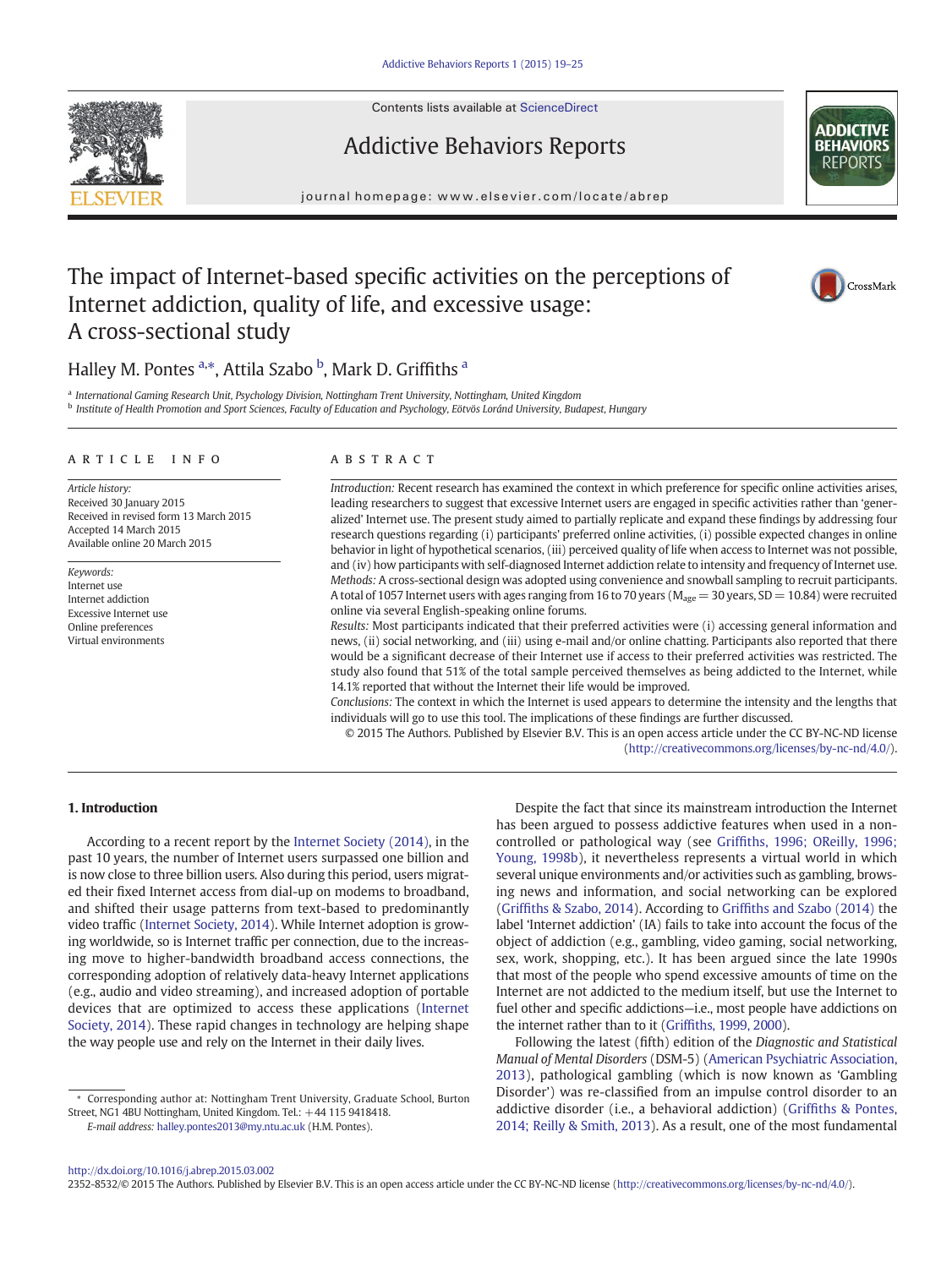implications of this transition is that if an activity that does not involve the use of an intoxicant can genuinely become an addiction (e.g., gambling), there are no theoretical reasons as to why other problematic and habitual behaviors (e.g., shopping, work, exercise, sex, video gaming, internet use, etc.) could not also constitute a bona fide addiction (Griffi[ths & Pontes, 2014\)](#page-6-0). Additionally, the inclusion of a subtype of problematic Internet use (i.e., 'Internet Gaming Disorder', hereby IGD) in the [Section 3](#page-3-0) (i.e., 'Emerging Measures and Models') of the DSM-5, also constituted a milestone to the development of the (behavioral) addictions field on the whole.

However, the way in which IGD was conceptualized has arguably generated more confusion instead of clarifying the controversies surrounding generalized versus specific Internet use disorders (Griffi[ths & Pontes, 2014\)](#page-6-0). Consequently, as a result of this conceptual ambiguity related to IGD, two immediate problematic issues arise. On the one hand, (i) IGD is clearly equated as IA as the DSM-5 asserts that IA and Internet use disorder are simply other names for IGD, whilst on the other hand, (ii) it is also asserted in the DSM-5 that IGD (which by definition is internet-based) also comprises offline gaming disorders (Griffi[ths & Pontes, 2014](#page-6-0)). In light of these issues, recent empirical research suggested that not only it is meaningful to distinguish between generalized Internet addiction and online gaming addiction [\(Montag et al., 2014\)](#page-7-0), but it is also paramount to distinguish between them since they are two different types of behaviors conceptually distinct from each other, and therefore are two separate nosological entities (see [Király et al., 2014](#page-6-0)).

Furthermore, the issues stemming from the view that IGD can include both online and/or offline gaming addiction have been discussed elsewhere (see Griffi[ths & Pontes, 2014; Pontes & Grif](#page-6-0)fiths, [2014; Pontes & Grif](#page-6-0)fiths, in press for a more detailed discussion). However, it has been argued by Griffi[ths \(2005\)](#page-6-0) that although all addictions have particular idiosyncratic characteristics, they share more commonalities than differences (i.e., salience, mood modification, tolerance, withdrawal symptoms, conflict, and relapse), and likely reflect a common etiology of addiction. This view has received extensive empirical support from different studies (e.g., [Brand, Young, & Laier, 2014; Feng](#page-6-0) [et al., 2013; Han et al., 2011; Ko et al., 2013\)](#page-6-0) that showed how behavioral addictions are similar in nature to other substance-based addictions due to their shared neurobiological abnormalities.

A recent study by Griffi[ths and Szabo \(2014\)](#page-6-0) sought to shed light on an important theoretical aspect of research on IA by examining the context in which excessive Internet use emerges whilst also examining the context in which preference for certain activities arises. In this small study, a sample of 130 Hungarian university students was recruited and the results suggested that the time that individuals spend on the Internet was not random or generalized, but contextualized, leading the authors to conclude that in order to better understand IA, more attention should be paid to the attraction that a user has to one or more specific applications online (such as gaming or social networking).

In light of this, it is clear that identifying specific activities that people are attracted to in virtual environments is an essential task in order to understand how and what people become 'hooked' to on the Internet. In Griffi[ths and Szabo's \(2014\)](#page-6-0) study, they also examined how hypothetical changes in the way people used the Internet (by simply removing specific areas of the Internet) could affect peoples' behavior and attitudes towards their own usage. As a result, it was found that hypothetical lack of access to preferred online activities (i.e., asking participants to imagine how their lives would be if they were unable to access their preferred online activities) would decrease not only the desire to access the Internet but also their expected weekly usage. Despite these potentially fruitful insights, the study by [Grif](#page-6-0)fiths [and Szabo \(2014\)](#page-6-0) had several shortcomings, such as a (i) relatively low and non-heterogeneous sample size, and (ii) lack of inclusion of variables related to IA such as self-assessment and/or other indicators of addiction.

Since the study by Griffi[ths and Szabo \(2014\)](#page-6-0) is arguably important to the way in which IA can be conceptualized and thought of as a behavioral addiction phenomenon, the present study sought to partially replicate and extend Griffi[ths and Szabo's \(2014\)](#page-6-0) study by further examining Internet-related perceptions and behaviors in a larger and more heterogeneous sample pool (i.e., not limited to young Internet users). Consequently, the aim of the present study was to investigate the following four research questions: (i) What are the three most popular online activities reported among the Internet users recruited? (RQ1); (ii) What would be the possible expected changes in these online practices if an individual's favorite online activities could not be accessed again permanently for some reason? (RQ2); (iii) How would the perceived quality of life be affected if Internet access was not possible? (RQ3); and (iv) How does the perception of being addicted to Internet relate to intensity and frequency of use and other-related sociodemographic variables? (RQ4).

#### 2. Method

#### 2.1. Participants and procedure

The present study adopted a cross-sectional design and a web-based recruitment strategy that involved the use of opportunity and snowball sampling methods in order to recruit participants. Several online recruitment channels were used to attract potential Internet users to participate, such as forums (e.g., Something Awful, The Student Room, etc.) and social networking websites (e.g., Facebook). Forum threads were created with prior authorization of the forum moderators and systematically checked on a daily basis for a period of four months that spanned from March to June 2014 while additional dissemination of the survey also occurred via Facebook. Throughout the entire recruitment process, personalized feedback was provided to the participants' questions and issues encountered during survey administration.

In order take part in the study, participants had to (i) be at least 16 years of age and (ii) provide individual online written informed consent to participate in the study. After finishing the recruitment process, a total of 1.403 questionnaires were filled out. However, after an initial data screening a total of 346 (24.7%) participants were excluded from the final analyses due to either (i) not completing the survey or (ii) other types of response biases (e.g., acquiescence bias, specifying an unlikely value for age). Consequently, this yielded a final heterogeneous sample of 1.057 self-selected English-speaking Internet users, which translated in a total response rate of 75.3% (of those that began the survey). The sample was predominantly male ( $n = 753, 71.2\%$ ) and ages ranged from 16 to 70 years ( $M_{\text{age}} = 30$  years, SD = 10.84), with no severe selective drop-out cases being observed. All participants were assured of anonymity and confidentiality, and the study was granted with approval of the research team's university Ethics Committee.

#### 2.2. Measures

A single online questionnaire partly based on that used in the study by Griffi[ths and Szabo's \(2014\)](#page-6-0) was employed. This was then slightly modified and extended to conform to the study's aims and research questions. Consequently, the research protocol included questions that examined the participants' demographics (i.e., age, gender, and current relationship status) and Internet use habits (i.e., history, estimated weekly hours, preferred channel of Internet access [e.g., mobile phone, laptop, tablet, desktop computer, etc.]), a specific question inquiring into participants' three most preferred online activities from a list that included: (i) games and/or gambling, (ii) accessing general information and news (including sports and politics), (iii) administration (e.g., banking, paying bills, booking travel, etc.), (iv) listening to music, (v) watching videos and movies, (vi) e-mailing and online chatting, (vii) meeting new friends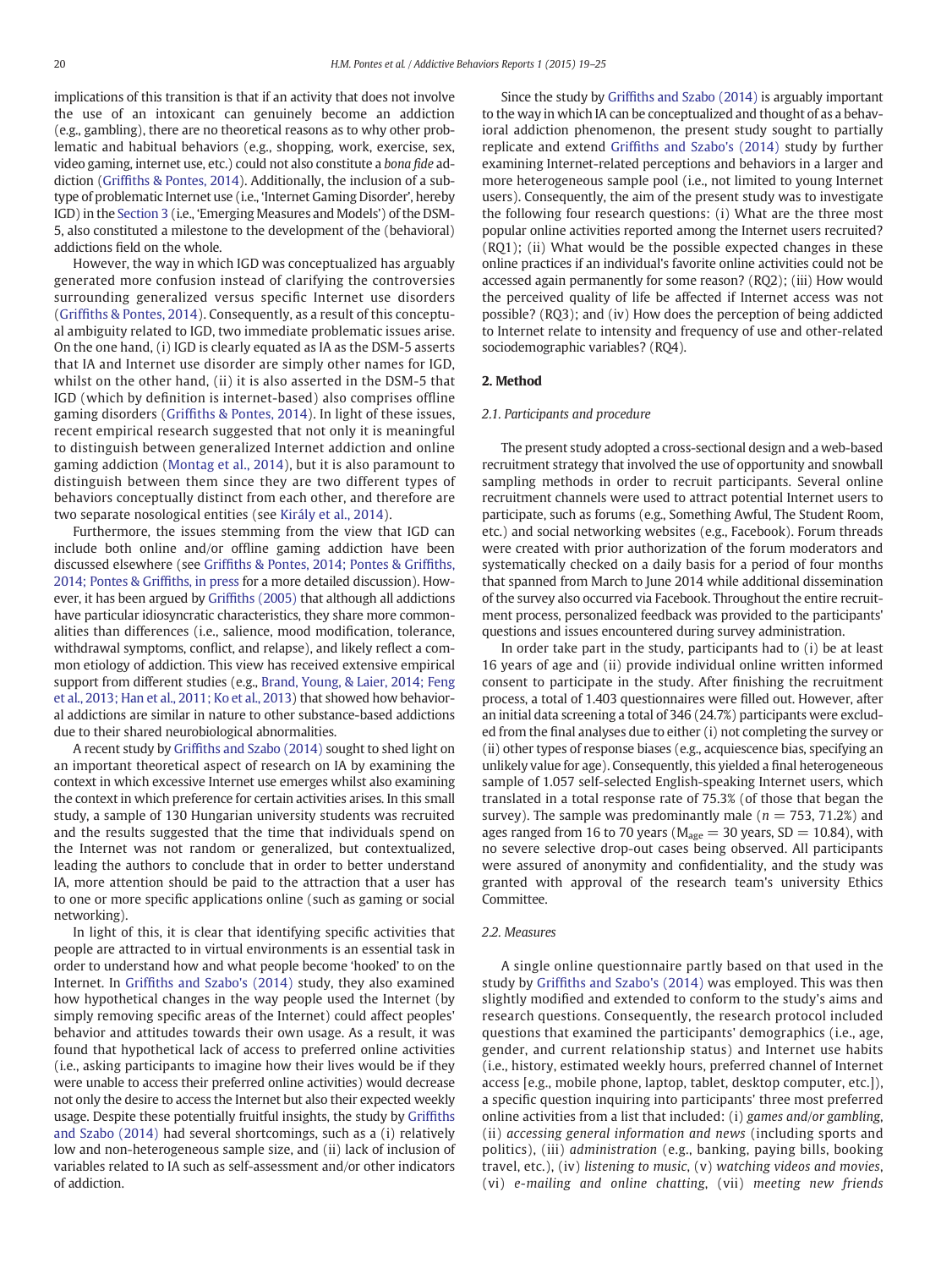<span id="page-3-0"></span>(including romantic relationships), (viii) shopping, (ix) accessing adult content, (x) social networking (e.g., Facebook), and (xi) engaging in other online activities. Further questions asked about hypothetical situations and included: (a) If for technical reason(s), your most commonly used three online activities were not accessible, would you still switch on your computer (or other internet-enabled device) for other non-work online activities? (yes/no), (b) How much time (in hours) would you spend on the Internet per week without accessing your three most commonly used online activities? (c) If the online access was limited to only one activity, which one would you chose to access? (d) If Internet access was no longer available, the quality of your life would be (rating scale that ranged from 1 [Much Worse] to 5 [Much Better]), and (e) Choose the appropriate answer to the following statement "I am addicted to the Internet" (rating scale that ranged from 1 [Strongly Disagree] to 5 [Strongly Agree]).

#### 2.3. Statistical analyses

Statistical analyses comprised (i) descriptive statistical analysis of the main sample's characteristics, (ii) independent and paired samples student's t-test for mean comparisons for identifying possible significant group effects of the variables involved in this study on Internet usage and behaviors, and (iii) correlational analyses of the main

#### Table 1

Sociodemographics, preferred channel of Internet access, frequency of Internet use, quality of life without Internet access, and self-diagnosed Internet addiction ( $N = 1057$ ).

| Variable                                                             |            |
|----------------------------------------------------------------------|------------|
| Gender $(n, %)$                                                      |            |
| Male                                                                 | 753 (71.2) |
| Female                                                               | 304 (28.8) |
| Age, years; mean (SD)                                                | 30 (10.84) |
| Relationship status $(n, \mathcal{X})$                               |            |
| In a relationship                                                    | 627 (59.3) |
| Not in a relationship                                                | 430 (40.7) |
| Channel of Internet access $(n, \mathcal{X})$                        |            |
| Mobile phone                                                         | 114 (10.8) |
| Tablet                                                               | 57(5.4)    |
| Desktop computer                                                     | 469 (44.4) |
| Laptop                                                               | 414 (39.2) |
| Other mobile devices                                                 | 3(.3)      |
| Type of Internet access $(n, \mathcal{X})^d$                         |            |
| Mobile                                                               | 174 (16.5) |
| Non-mobile                                                           | 883 (83.5) |
| Weekly Internet use, hours, mean (SD) <sup>b</sup>                   | 28 (21.2)  |
| History of Internet use, years, mean (SD)                            | 13(6.5)    |
| Use of the Internet without the top three activities $(n, %)$        |            |
| Yes                                                                  | 886 (81.9) |
| No                                                                   | 191 (18.1) |
| Weekly Internet use, hours, mean $(SD)^c$                            | 12(14)     |
| Perceived quality of life without Internet access $(n, \mathcal{X})$ |            |
| Much worse                                                           | 251 (23.7) |
| Worse                                                                | 416 (39.4) |
| Same                                                                 | 241 (22.8) |
| <b>Better</b>                                                        | 115(10.9)  |
| Much better                                                          | 34(3.2)    |
| Perceived Internet addiction $(n, \mathcal{X})$                      |            |
| Strongly disagree                                                    | 66 (6.2)   |
| Disagree                                                             | 195 (18.4) |
| Neither agree or disagree                                            | 247 (23.4) |
| Agree                                                                | 403 (38.1) |
| Strongly agree                                                       | 146 (13.8) |

Mobile Internet refers to participants that accessed the Internet via their mobile phones, tablets, and other mobile devices. Non-mobile Internet access refers to participants that accessed the Internet via their desktop computers and laptops.

**b** This variable enquired into participants' estimated hours of weekly Internet use for leisure purposes only.

This variable enquired into participants' hypothetical estimated hours of weekly Internet use if their three most commonly preferred online activities were not accessible. Fig. 1. Participants' three most preferred non-work online activities.

variables included in the study using IBM SPSS Statistics Version 20. In addition to the aforementioned analyses, Cohen's d was calculated – using the Practical Meta-Analysis Effect Size Calculator developed by David B. Wilson and available at [http://www.campbellcollaboration.](http://www.campbellcollaboration.org/escalc/html/EffectSizeCalculator-SMD2.php) [org/escalc/html/EffectSizeCalculator-SMD2.php](http://www.campbellcollaboration.org/escalc/html/EffectSizeCalculator-SMD2.php) – in order to provide the effect sizes of the comparisons made whenever applicable. All statistical tests adopted a significance level of .05.

#### 3. Results

### 3.1. Sociodemographics, preferred channel of Internet access, and frequency of Internet use

A detailed description of the sample's main demographic characteristics is provided in Table 1. Most of the participants reported being in a relationship ( $n = 627, 59.3\%$ ) and exhibited a higher preference for accessing the Internet from desktop computers ( $n = 469, 44.4\%$ ), followed by the laptop ( $n = 414$ , 39.2%), mobile phone ( $n = 114$ , 10.8%), tablet ( $n = 57, 5.4%$ ), and other mobile devices to a lesser extent  $(n = 3, 3\%)$ . In terms of weekly Internet usage for leisure purposes, participants reported using the Internet for around 28 h ( $SD = 21.2$ ) per week.

#### 3.2. Effects of sociodemographic variables on Internet usage and behaviors

In terms of the gender of participants, females ( $M = 31$  years,  $SD = 11.91$ ) were significantly older than males ( $M = 29$  years,  $SD = 10.33$ ),  $t(1055) = 2.69$ ,  $p = .007$ ;  $d = 0.14$ . By contrast, males reported spending significantly more hours per week on the Internet ( $M = 30$  h,  $SD = 21.74$ ) than females ( $M = 26$  h,  $SD =$ 19.42),  $t(623) = -2.98$ ,  $p = .003$ ;  $d = -0.16$ , and also a longer history of Internet use ( $M = 14$  years,  $SD = 5.98$ ) than females  $(M = 12 \text{ years}, SD = 7.5), t[466] = -2.81, p = .005; d = -0.22.$ 

Likewise, participants' relationship status also appeared to have significant statistical effects on the reported weekly hours of Internet use and history of Internet use. Moreover, participants who reported not being in a relationship spent more time online per week on the Internet ( $M = 32$  h,  $SD = 22.83$ ) than those that were in a relationship  $(M = 26 \text{ h}, SD = 19.68), t(1055) = -4.00, p < .0001; d = -0.25.$ Conversely, those that were in a relationship reported a longer history of use of the Internet ( $M = 14$  years,  $SD = 6.80$ ) in comparison to those that were not in a relationship ( $M = 12$  years,  $SD = 5.88$ ),  $t(1055) = 3.25, p < .0001; d = 0.20.$ 

### 3.3. Preferred Internet activities and hypothetical expected changes in online behaviors

In order to answer the first research question (i.e., What are the three most popular online activities reported among the Internet users

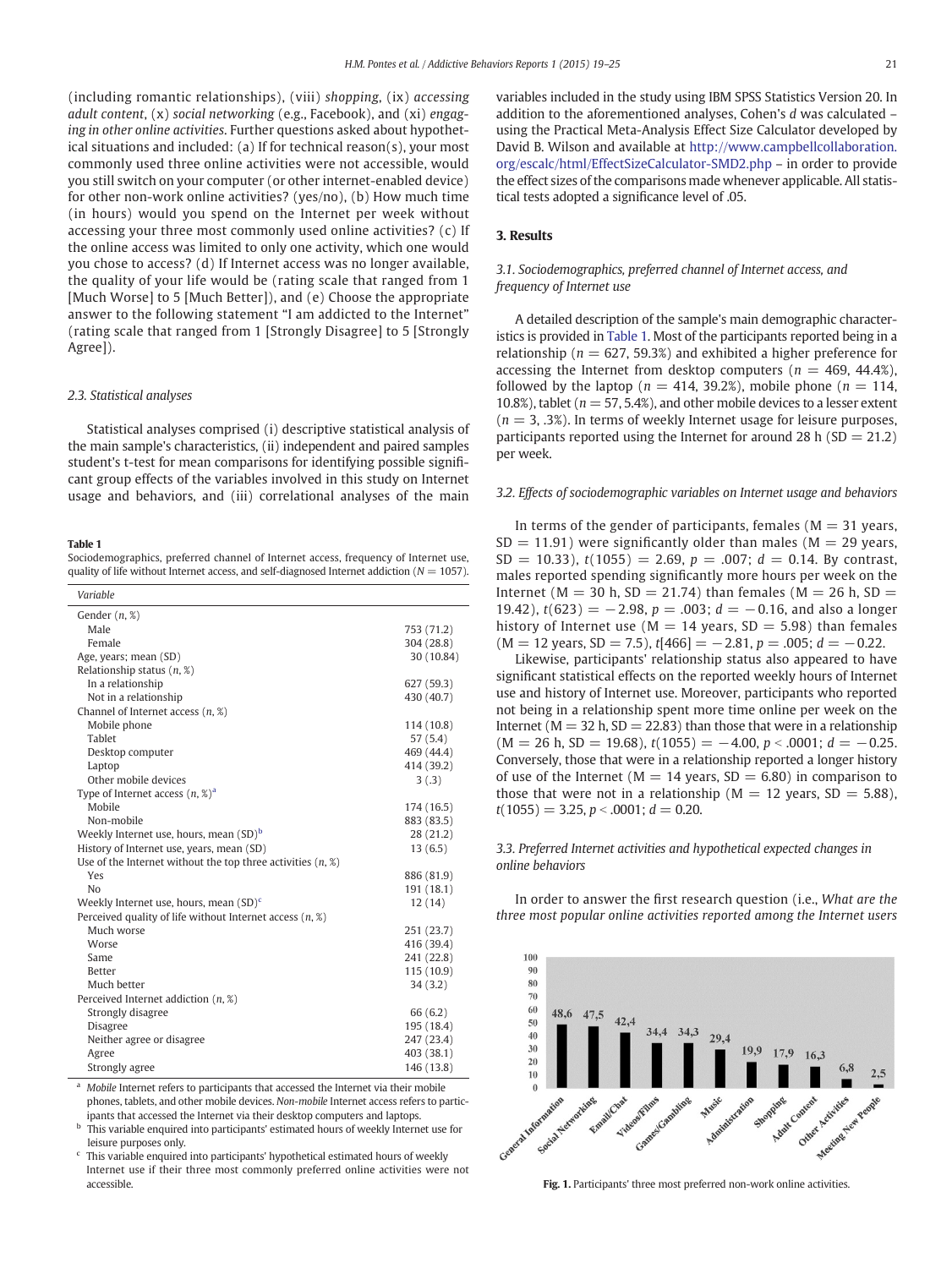<span id="page-4-0"></span>recruited?) data were collected on preferred types of online activities. Furthermore, when asked about which three non-work online activities participants displayed greater preference for, accessing general information and news (including sports and politics) was most preferred ( $n = 514, 48.6\%$ ), closely followed by social networking ( $n = 502, 47.5\%$ ), and e-mailing and online chatting ( $n = 448$ , 42.4%) (see [Fig. 1\)](#page-3-0).

In order to answer the second research question (i.e., What would be the possible expected changes in these online practices if the person's favorite online activities could not be accessed again permanently for some reason?), participants indicated that they would choose accessing general information and news (including sports and politics) ( $n = 203$ , 19.2%), followed by games and/or gambling ( $n = 179, 16.9%$ ), and social networking ( $n = 164, 15.5\%$ ) (see Fig. 2).

Additionally, when asked if they would still switch on their computers (or other internet-enabled device) to use other non-work online activities (if for technical reason(s) their most commonly used online activities were not accessible), almost one out of the five participants reported "no" to this question ( $n = 191, 18.1\%$ ), whilst the majority said that they would still go online but access other activities ( $n =$ 886, 81.9%). On the other hand, participants reported that they would spend less weekly time online ( $M = 12$  h,  $SD = 14$ ) on average, if they could not access their three most preferred online activities as in comparison to the initially reported weekly time spent online without any restriction ( $M = 28$  h,  $SD = 21.2$ ), a difference that was statistically significant  $t(1056) = 20.59$ ,  $p < .0001$ ;  $d = 1.23$ .

#### 3.4. The impact of the Internet on perceived quality of life and Internet addiction

To answer the third question (i.e., How would the perceived quality of life be affected if Internet access was not possible?) and fourth question (i.e., How does the perception of being addicted to Internet relate to intensity and frequency of use and other-related socio-demographic variables?), data were collected on perceived subjective quality of life and IA among all participants. Furthermore, as shown in [Table 1,](#page-3-0) despite the fact that the vast majority of the participants ( $n = 667, 63.1\%$ ) answered that their quality of life would be "worse" or "much worse" without Internet access, almost one in seven participants ( $n = 149, 14.1\%$ ) reported that their quality of life would be "better" or "much better" without Internet access.

In terms of self-perceived IA, [Table 1](#page-3-0) illustrates that approximately one in four participants "disagree" or "strongly disagree" about being addicted to the Internet ( $n = 261, 24.6\%$ ). Slightly more than half of the participants either "agree" or "strongly agree" with the same statement ( $n = 549, 51.9\%$ ). Furthermore, a correlational analysis of the perceived IA diagnosis (see Table 2) revealed that this measure was associated with age ( $r = -.10$ ,  $p = .002$ , BCa 95% [ $-.16, -03$ ]), gender ( $r_{pb} = -.06$ ,  $p = .046$ , BCa 95% [.001, .12]), and weekly Internet use ( $r = .27$ ,  $p < .001$ , BCa 95% [.21, .32]).

Table 2

Bootstrapped<sup>a</sup> correlation matrix with 95% bias-corrected accelerated confidence interval between perceived Internet addiction and the study variables.

| Measure                                | Perceived Internet<br>addiction | <b>BCa 95% CI</b> |
|----------------------------------------|---------------------------------|-------------------|
| Mobile vs. non-mobile                  | .03                             | $-.03, .09$       |
| Age                                    | $-.10***$                       | $-.16, -.03$      |
| Gender                                 | $.06*$                          | .001, .12         |
| Relationship status                    | .03                             | $-.03, .09$       |
| Weekly Internet use <sup>b</sup>       | $.27***$                        | .21, .32          |
| History of Internet use <sup>c</sup>   | $-.02$                          | $-.10, .04$       |
| Expected Internet usage <sup>d</sup>   | $-.01$                          | $-.08, .05$       |
| Games and/or gambling                  | .04                             | $-.02, .10$       |
| Accessing general information and news | $-.12***$                       | $-.18.-.06$       |
| Administration                         | $-.09***$                       | $-.15, -.03$      |
| Listening to music                     | < 0.01                          | $-.06, .06$       |
| Watching videos and movies             | $.08***$                        | .02, .14          |
| E-mailing and online chatting          | $-.04$                          | $-.10, .02$       |
| Meeting new people                     | .06                             | .003, .11         |
| Shopping                               | .02                             | $-.04, .08$       |
| Accessing adult content                | $.09***$                        | .02, .15          |
| Social networking                      | .01                             | $-.05, .08$       |
| Engaging in other online activities    | $\le -.01$                      | $-.07, .06$       |

 $a$  Bootstrap results are based on 10,000 bootstrap samples.

As per estimated hours.

As per years.

This variable relates to the following question: "If for technical reason(s), the most commonly used three online activities were not accessible, would you still switch on your computer (or other internet-enabled device) for other non-work online activities? (Yes/No).

⁎ Correlation is significant at .05.

⁎⁎ Correlation is significant at .01.

In regards to the correlates of self-perceived IA and the included online activities, self-diagnosis of IA was significantly associated with accessing general information and news ( $r_{pb} = -.12$ ,  $p < .001$ , BCa 95% [−.18, −.06]), administration ( $r_{pb} = -.09$ ,  $p = .005$ , BCa 95% [ $-.15, -.03$ ]), watching videos and movies ( $r_{pb} = .08, p = .009$ , BCa 95% [.02, .14]), and accessing adult content ( $r_{pb} = .09$ ,  $p = .006$ , BCa 95% [.02, .15]).

#### 4. Discussion

The present study sought to partially replicate and extend the findings of Griffi[ths and Szabo's \(2014\)](#page-6-0) study with a significantly larger sample pool (i.e., approximately ten times as big) whilst also including an extra set of Internet-related variables for further describing the intricacies of different online behaviors. Consequently, four research questions were examined in a sample of 1,057 English-speaking Internet users in order to investigate users' online experiences, perceptions, actual, and expected online behaviors.

As noted by [Wong, Yuen, and Li \(2015\),](#page-7-0) the emergence of mobile technologies has broadened the functionality and utility of the Internet, thereby providing people with an easily accessible and immediate means to satisfy their needs and urges, possibly augmenting the potential for the emergence of excessive and addictive Internet use. In the present study, most participants expressed a preference for accessing the Internet on non-mobile platforms rather than purely mobile devices (see [Table 1\)](#page-3-0), a finding that parallels the Internet usage trends in the European Union (EU) where in most cases, mobile broadband does not substitute a fixed connection as only 8% of homes in the EU with Internet access rely purely on mobile technology as its primary source for accessing the Internet (Digital Agenda Scoreboard, 2014).

However, this trend might be reversed in the near future as mobile broadband in the EU represents the fastest growing segment of the broadband market with as much as 62 active mobile broadband SIM cards per 100 people (DAS, 2014). Moreover, in a recent study by Pontes, Griffi[ths, and Patrão \(2014a\)](#page-7-0) where IA was investigated in a sample of 131 Portuguese children and adolescents students, higher levels of IA were associated with owning a mobile device with Internet Fig. 2. Participants' single most preferred non-work online activities. access. Hence, further attention should be paid to the issue of excessive

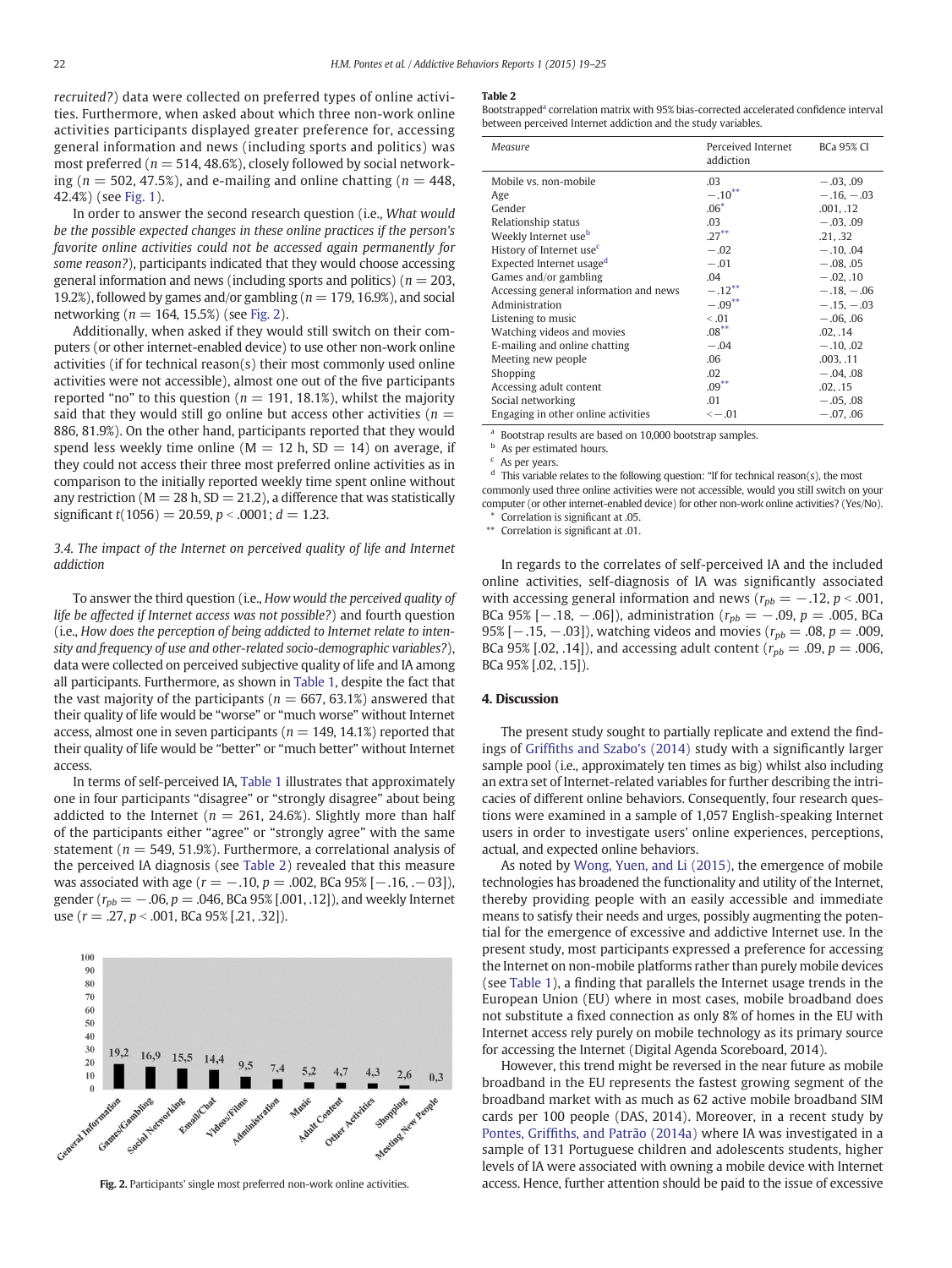Internet use via mobile platforms as it may fuel Internet addictive behaviors.

In the present study, males reported using the Internet for leisure purposes for significantly more hours per week than females, a finding that is similar to those found in other studies [\(Durkee et al., 2012; Li &](#page-6-0) [Chung, 2006\)](#page-6-0). Conversely, Griffi[ths and Szabo \(2014\)](#page-6-0) found no differences between gender and weekly hours of Internet use. On the other hand, the present study found that males used the Internet for more years in comparison to females, a similar finding to Griffi[ths and](#page-6-0) [Szabo's \(2014\)](#page-6-0) study.

It is worth noting that, that although the amount of time spent online is a single and direct indicator of IA ([Barke, Nyenhuis, &](#page-6-0) [Kröner-Herwig, 2014; Siciliano et al., 2015](#page-6-0)), most people can nowadays, in theory, be connected to the internet 24 h using their mobile phones and/or tablets without a real harm to their lives ([Siciliano et al., 2015](#page-7-0)). Notwithstanding this, previous research suggested that Internetaddicts usually spend more time online compared to non-addicts users [\(Siciliano et al., 2015; Vyjayanthi, Makharam, Afraz, & Gajrekar,](#page-7-0) [2014](#page-7-0)). Additionally, Internet-addicts display poor psychological health (i.e., depression, anxiety, and stress) and have lower satisfaction basic needs (i.e., autonomy and competence) [\(Wong et al., 2015](#page-7-0)).

In terms of the participants' relationship status, being single was also associated with spending more time online. Although direct comparisons may not be made, this finding is consistent with other recent studies ([Pontes et al., 2014a; Pontes et al.,](#page-7-0) [2014b; Quiñones-García & Korak-Kakabadse, 2014; Romano,](#page-7-0) [Truzoli, Osborne, & Reed, 2014](#page-7-0)) that found that participants who are not in a relationship exhibit higher levels of IA, leading to the conclusion that this variable may well be a risk factor for the onset of IA. Furthermore, participants that reported having a longer history of Internet use were found to be in a relationship, a finding that partly concurs with the one reported by Durkee et al. (2012) where being a relationship was found to be associated with greater risk for IA. Although it is not possible to fully uncover the reasons behind this finding under the current research design, it could be speculated that both behaviors may be mutually reinforcing each other. For instance, it is plausible that in the present sample, most participants are used to forming online relationships and also flirting online since they started using the Internet, hence this may partly explain why these two variables covary. Given the speculation, the issue warrants further investigation in future studies.

To further examine participants' preferred Internet activities and hypothetical expected changes in online behaviors, two research questions were formulated. With regards to the first one (i.e., what are the three most popular online activities reported among the Internet users recruited?), it was found that participants exhibited greater preference to the following activities: (i) accessing general information seeking, (ii) social networking, and (iii) e-mailing and online chatting (see [Fig. 1\)](#page-3-0), a finding that partly mirrors those reported by Griffi[ths and Szabo's \(2014\)](#page-6-0) where it was found that participants had higher preference for (i) social networking, (ii) e-mail and online chatting, and (iii) watching videos and movies. Additionally, when asked about which online activity they would choose if online access was limited to only one activity, preferences appeared to change slightly with participants reporting higher preferences for (i) accessing general information, (ii) gaming and/or gambling, and (iii) social networking (see [Fig. 2\)](#page-4-0). From these findings, it is possible to conclude that the Internet may be enticing more due to its socializing and entertaining nature. This also appears to lend some validity to research showing that social networking has become the most popular form of online activity, especially among young people [\(Bright, Kleiser, & Grau, 2015; Grif](#page-6-0)fiths & Szabo, 2014; Kuss & Griffi[ths, 2011\)](#page-6-0).

Interestingly, when participants were asked if they would still connect to the Internet to use other non-work online activities, if for technical reason(s) their most commonly used online activities were not accessible (i.e., what would be the possible expected changes in these online practices if the person's favorite online activities could not be accessed again permanently for some reason?), a significant minority of participants (i.e., 18.1%, see [Table 1](#page-3-0)) reported that they would not even go online anymore, a very similar finding to that reported by Griffi[ths and Szabo \(2014\)](#page-6-0) where this value was found be around 16%. Furthermore, another important finding was that in the case of hypothetical lack of access to their preferred online activities, a significantly lower amount of time would then be devoted to the Internet, a finding that further corroborates those by Griffi[ths and Szabo \(2014\)](#page-6-0).

These results are highly indicative that Internet users opt to go online to deliberately engage in specific activities with specific content, to an extent that in case of being prevented from accessing their favorite activities, they would then either completely stop using the Internet and/or significantly reduce their weekly time spent online. These findings lend empirical support to the notions put forth by [Grif](#page-6-0)fiths [\(1999\)](#page-6-0) that the Internet fuels other addictions, further emphasizing the importance to distinguish between addictions on the Internet from addiction to the Internet (Griffi[ths, 2000](#page-6-0)). As noted by [Shaffer, Hall,](#page-7-0) [and Vander Bilt \(2000\)](#page-7-0) in some cases, the computer use itself may be the object of addiction, while in other cases the computer may be the mechanism for administering or gaining access to the object of addiction.

As aforementioned, data were collected on both subjective quality of life in the hypothetical scenario where Internet access was not possible and perceived IA in order to address the third research question (i.e., how would the perceived quality of life be affected if Internet access was not possible?) and fourth research question (i.e., how does the perception of being addicted to Internet relate to intensity and frequency of use and other-related socio-demographic variables?). As shown in [Table 1](#page-3-0), the results indicated that about 14.1% of the total sample reported that their life would be either "better" or "much better" without the Internet whilst 63.1% reported that it would be "much worse" or "worse" ( $M = 2.30$ ,  $SD = 1.05$ ), a finding that is very similar to the one found in the study by Griffi[ths and Szabo \(2014\)](#page-6-0) ( $M = 5.15$ ,  $SD = 1.9$ , rated on a scale of 1 [worse] to 10 [better]), further suggesting that for some people, the engaging in online activities is fundamental for psychological wellbeing in their lives whilst for others it is not ([Grif](#page-6-0)fiths [& Szabo, 2014](#page-6-0)).

On one hand, for those participants who indicated that their quality of life would be "worse", it may be due to the fact that for those people the beneficial effects of healthy Internet use are prominent be it due to working and/or non-working usage. In fact, it has been reported that the use of the Internet may help shaping and promoting job satisfaction of working individuals ([Kim & Chung, 2014](#page-6-0)), whereas it was also found in another study ([Shaw & Gant, 2002](#page-7-0)) that Internet use helps diminish loneliness and depression while also enhancing social support and self-esteem. Furthermore, for those that reported their quality of life would be "better", this might be due to possible heavy usage patterns that are accompanied by real-life detrimental effects (i.e., IA) in which case, participants may feel that not having access to the Internet would actually help them improve their quality of life (Griffi[ths &](#page-6-0) [Szabo, 2014\)](#page-6-0).

As an extension to the study by Griffi[ths and Szabo \(2014\),](#page-6-0) data on perceived IA were collected in the present study. This methodology was used instead of the inclusion of a more complete validated and standardized IA measure due to practical and pragmatic research constraints (i.e., time-limited survey) and because previous research has shown that a single diagnostic question relating to IA correlates highly with psychometrically validated IA instruments ([Widyanto, Grif](#page-7-0)fiths, [& Brunsden, 2011](#page-7-0)). More specifically, in a study conducted by [Widyanto et al. \(2011\)](#page-7-0) where the authors compared the psychometric properties of the Internet Addiction Test (IAT) [\(Young, 1998a\)](#page-7-0) and the Internet-Related Problem Scale (IRPS) ([Armstrong, Phillips, & Saling,](#page-6-0) [2000\)](#page-6-0), along with a self-diagnostic question asking whether participants thought they were addicted to the Internet in a sample of 225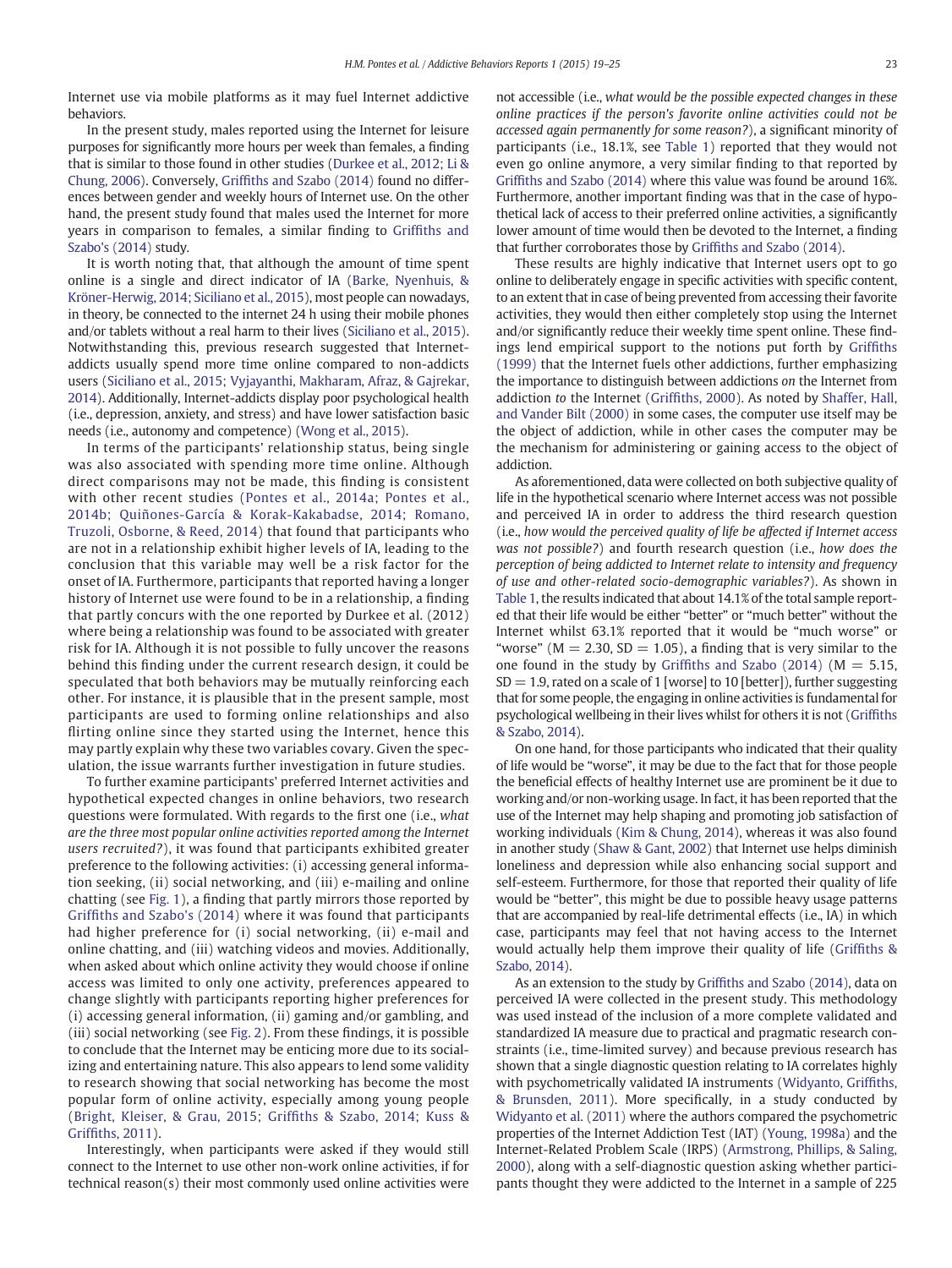<span id="page-6-0"></span>Internet users, it was found that those that identified themselves as Internet addicts displayed more addiction levels given by higher scores on both the IAT and IRPS, and the three different IA measures were strongly correlated to each other.

Furthermore, in the present study the majority of participants (i.e., 51.9%, see [Table 1\)](#page-3-0) identified themselves as being addicted to the Internet (i.e., answered either "agree" or "strongly agree"). Although these percentages are unlikely to be true indicators of the existence of addiction in and of itself, these figures should not be overlooked given previous empirical findings on this issue (e.g., [Widyanto et al., 2011](#page-7-0)). In light of this, it can be concluded that IA alongside its accompanying detrimental effects may well be a reality in some cases of selfdiagnosed IA, especially when combined with being young and using the Internet heavily as suggested by the correlational analyses (see [Table 2](#page-4-0)).

Interestingly and perhaps unsurprisingly, participants that identified themselves as addicted to the Internet displayed a tendency to prefer specific online activities such as (i) accessing general information and news, (ii) administration, (iii) watching videos and movies, and (iv) accessing adult content. It is widely reported in previous studies (see Bőthe, Tóth-Király, & Orosz, 2015; Frangos, Frangos, & Sotiropoulos, 2011; Li, Zhang, Lu, Zhang, & Wang, 2014; Maraz et al., in press; Tsitsika et al., 2014; Young, 1998b) that these activities are particularly associated with excessive usage and also IA, therefore this finding appears to lend further empirical support and consistency to the use of a self-diagnosis IA measure as in the present study.

Although the findings presented here may be insightful, they are not without limitations. Firstly, the use of self-report questionnaires may be accompanied by possible associated biases (e.g., social desirability biases, short-term recall biases, etc.). Secondly, despite the use of bootstrap with 95% bias-corrected accelerated confidence intervals to ensure the robustness of the findings, the observed correlations were not too strong, which might be indicative of spurious relationships given the large sample. Thirdly, although there is empirical evidence supporting the correlation between self-diagnosed IA and IA as measured by selfreport questionnaires, self-diagnosed IA as opposed to a 'real' IA are not entirely the same, and therefore caution is advised when interpreting these findings. Lastly, participants were asked to report how they would behave in light of hypothetical and artificial scenarios. This might be problematic since actual behavior (e.g., estimated weekly hours on the Internet without favorite applications) may differ from those reported hypothetically. Additionally, the present findings should be not generalized to the general population due to the exploratory nature of this study and because of a non-probability sampling strategy that was used. In light of these limitations, future studies could include other research designs (e.g., longitudinal or experimental) to help testing new hypothetical scenarios in a more robust way. Additionally, it is highly recommended the use of standardized and previously validated measures of IA in future similar studies in order to confirm or negate the findings presented here using only the self-diagnostic assessment.

#### 5. Conclusions

The present study provided convincing empirical evidence to support and replicate the findings of a recent study (i.e., Griffiths & Szabo, 2014) that used a relatively low number of young Internet users (i.e., one-tenth of the sample size in the present study). Furthermore, the findings were replicated despite the different nationalities in both studies. The findings presented here may serve to further emphasize that most Internet users, be it healthy or addicted, go online to engage in very specific activities rather than for generalized Internet use. Hence, it is important to carefully examine peoples' actual online behaviors as they are meaningful and may serve to provide a context for using the Internet. Clinical implications might also be derived from these findings as IA should be assessed in light of the individuals' actual

usage and online behaviors and not simply in a contextual vacuum by merely applying measures of generalized IA to individuals that might be addicted to a specific online activity or content (e.g., gaming, social networking).

#### Funding source

None.

#### Conflict of interest

The authors declare no conflict of interest.

#### Acknowledgments

The authors are grateful to Dr. Andy Field and Miss Sarah Gardner for their exchange of ideas that indirectly and informally contributed to this study.

#### References

- American Psychiatric Association (2013). [Diagnostic and statistical manual of mental disor](http://refhub.elsevier.com/S2352-8532(15)00006-1/rf0005)ders [\(5th ed.\). Arlington, VA: Author.](http://refhub.elsevier.com/S2352-8532(15)00006-1/rf0005)
- Armstrong, L., Phillips, J.G., & Saling, L.L. (2000). Potential determinants of heavier internet usage. International Journal of Human-Computer Studies, 53(4), 537–550. http:// dx.doi.org[/10.1006/ijhc.2000.0400](http://dx.doi.org/10.1006/ijhc.2000.0400).
- Barke, A., Nyenhuis, N., & Kröner-Herwig, B. (2014). The German version of the Generalized Problematic Internet Use Scale 2 (GPIUS2): A validation study. Cyberpsychology, Behavior and Social Networking, 17(7), 474–482. http://dx.doi.org[/10.1089/cyber.](http://dx.doi.org/10.1089/cyber.2013.0706) [2013.0706.](http://dx.doi.org/10.1089/cyber.2013.0706)
- Bőthe, B., Tóth-Király, I., & Orosz, G. (2015). Clarifying the links among online gaming, internet use, drinking motives, and online pornography use. Games for Health Journal, 4(2), 1–6. http://dx.doi.org/[10.1089/g4h.2014.0054.](http://dx.doi.org/10.1089/g4h.2014.0054)
- Brand, M., Young, K.S., & Laier, C. (2014). Prefrontal control and Internet addiction: A theoretical model and review of neuropsychological and neuroimaging findings. Frontiers in Human Neuroscience, 8(375). http://dx.doi.org/[10.3389/fnhum.2014.](http://dx.doi.org/10.3389/fnhum.2014.00375) [00375](http://dx.doi.org/10.3389/fnhum.2014.00375).
- Bright, L.F., Kleiser, S.B., & Grau, S.L. (2015). Too much Facebook? An exploratory examination of social media fatigue. Computers in Human Behavior, 44, 148–155. http://dx. doi.org/[10.1016/j.chb.2014.11.048.](http://dx.doi.org/10.1016/j.chb.2014.11.048)
- Durkee, T., Kaess, M., Carli, V., Parzer, P., Wasserman, C., Floderus, B., et al. (2012). [Preva](http://refhub.elsevier.com/S2352-8532(15)00006-1/rf0035)[lence of pathological internet use among adolescents in Europe: Demographic and](http://refhub.elsevier.com/S2352-8532(15)00006-1/rf0035) [social factors.](http://refhub.elsevier.com/S2352-8532(15)00006-1/rf0035) Addiction, 107(12), 2210–2222.
- Feng, Q., Chen, X., Sun, J., Zhou, Y., Sun, Y., Ding, W., et al. (2013). Voxel-level comparison of arterial spin-labeled perfusion magnetic resonance imaging in adolescents with internet gaming addiction. Behavioral and Brain Functions, 9(1), 33. http://dx.doi. org[/10.1186/1744-9081-9-33.](http://dx.doi.org/10.1186/1744-9081-9-33)
- Frangos, C.C., Frangos, C.C., & Sotiropoulos, I. (2011). Problematic internet use among Greek university students: An ordinal logistic regression with risk factors of negative psychological beliefs, pornographic sites, and online games. CyberPsychology, Behavior & Social Networking, 14(1/2), 51–58. http://dx.doi.org/[10.1089/cyber.2009.](http://dx.doi.org/10.1089/cyber.2009.0306) [0306.](http://dx.doi.org/10.1089/cyber.2009.0306)
- Griffiths, M.D. (1996). Internet "addiction"[: An issue for clinical psychology?](http://refhub.elsevier.com/S2352-8532(15)00006-1/rf0050) Clinical [Psychology Forum](http://refhub.elsevier.com/S2352-8532(15)00006-1/rf0050), 32–36.
- Griffiths, M.D. (1999). [Internet addiction: Internet fuels other addictions.](http://refhub.elsevier.com/S2352-8532(15)00006-1/rf0055) Student British [Medical Journal](http://refhub.elsevier.com/S2352-8532(15)00006-1/rf0055), 7, 428–429.
- Griffiths, M.D. (2000). Internet addiction-time to be taken seriously? Addiction Research and Theory, 8(5), 413–418. http://dx.doi.org[/10.3109/16066350009005587.](http://dx.doi.org/10.3109/16066350009005587)
- Griffiths, M.D. (2005). A 'components' model of addiction within a biopsychosocial framework. Journal of Substance Use, 10(4), 191–197. http://dx.doi.org/[10.1080/](http://dx.doi.org/10.1080/14659890500114359) [14659890500114359](http://dx.doi.org/10.1080/14659890500114359).
- Griffiths, M.D., & Pontes, H.M. (2014). Internet addiction disorder and internet gaming disorder are not the same. Journal of Addiction Research & Therapy, 5(4), e124. http://dx.doi.org[/10.4172/2155-6105.1000e124.](http://dx.doi.org/10.4172/2155-6105.1000e124)
- Griffiths, M.D., & Szabo, A. (2014). Is excessive online usage a function of medium or activity? An empirical pilot study. Journal of Behavioral Addictions, 3(1), 74–77. http://dx.doi.org[/10.1556/JBA.2.2013.016.](http://dx.doi.org/10.1556/JBA.2.2013.016)
- Han, D.H., Bolo, N., Daniels, M.A., Arenella, L., Lyoo, I.K., & Renshaw, P.F. (2011). Brain activity and desire for Internet video game play. Comprehensive Psychiatry, 52(1), 88–95. http://dx.doi.org/[10.1016/j.comppsych.2010.04.004.](http://dx.doi.org/10.1016/j.comppsych.2010.04.004)
- Internet Society (2014). Global Internet Report. Reston, VA. Retrieved from [http://www.](http://www.internetsociety.org/sites/default/files/Global_Internet_Report_2014_0.pdf) internetsociety.org/sites/default/fi[les/Global\\_Internet\\_Report\\_2014\\_0.pdf](http://www.internetsociety.org/sites/default/files/Global_Internet_Report_2014_0.pdf)
- Kim, H., & Chung, Y.W. (2014). The Use of social networking services and their relationship with the big five personality model and job satisfaction in Korea. Cyberpsychology, Behavior and Social Networking, 17(10), 658–663. http://dx.doi.org/ [10.1089/cyber.2014.0109](http://dx.doi.org/10.1089/cyber.2014.0109).
- Király, O., Griffiths, M.D., Urbán, R., Farkas, J., Kökönyei, G., Elekes, Z., et al. (2014). Problematic internet use and problematic online gaming are not the same: Findings from a large nationally representative adolescent sample. Cyberpsychology, Behavior and Social Networking, 17(12), 749–754. http://dx.doi.org[/10.1089/cyber.2014.0475.](http://dx.doi.org/10.1089/cyber.2014.0475)